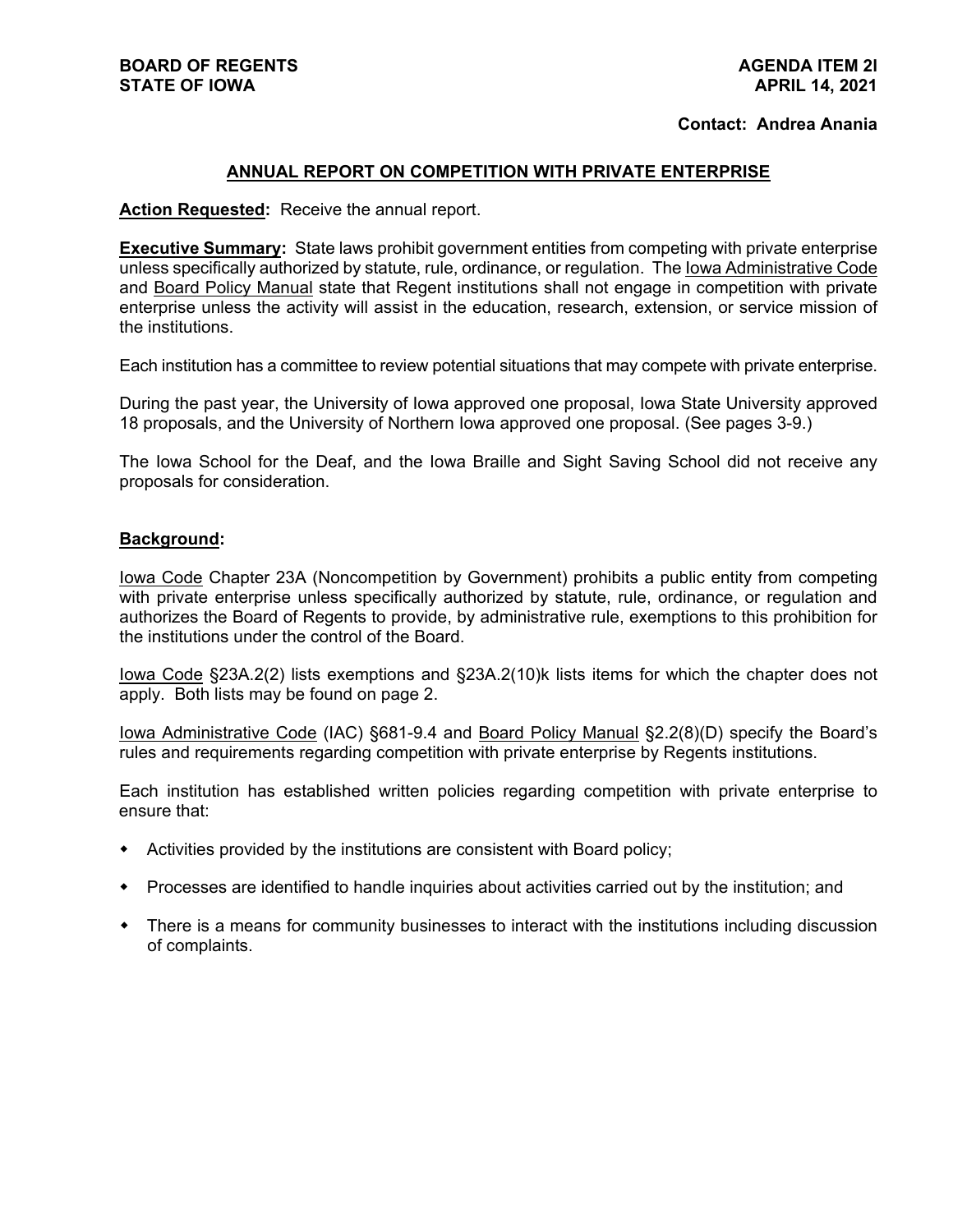# **Exemptions from Competition with Private Enterprise**

| <b>Iowa Code</b><br>§23A.2(2)   | The state Board of Regents or a school corporation may, by rule, provide for<br>exemption from the application of this chapter for any of the following:                  |                                                                                                                                                                                    |  |
|---------------------------------|---------------------------------------------------------------------------------------------------------------------------------------------------------------------------|------------------------------------------------------------------------------------------------------------------------------------------------------------------------------------|--|
|                                 | a.                                                                                                                                                                        | Goods and services that are directly and reasonably related to the educational<br>mission of an institution or school.                                                             |  |
|                                 | b.                                                                                                                                                                        | Goods and services offered only to students, employees, or guests of the<br>institution or school and which cannot be provided by private enterprise at the<br>same or lower cost. |  |
|                                 |                                                                                                                                                                           | c. Use of vehicles owned by the institution or school for charter trips offered to<br>the public, or to full, part-time, or temporary students.                                    |  |
|                                 |                                                                                                                                                                           | d. Durable medical equipment or devices sold or leased for use off premises of<br>an institution, school, or University of Iowa Hospitals or Clinics.                              |  |
|                                 | е.                                                                                                                                                                        | Goods or services which are not otherwise available in the quantity or quality<br>required by the institution or school.                                                           |  |
|                                 | f.                                                                                                                                                                        | Telecommunications other than radio or television stations.                                                                                                                        |  |
|                                 | g.                                                                                                                                                                        | Sponsoring or providing facilities for fitness and recreation.                                                                                                                     |  |
|                                 | h.                                                                                                                                                                        | Food service and sales.                                                                                                                                                            |  |
|                                 | i.                                                                                                                                                                        | Sale of books, records, tapes, software, educational equipment, and supplies.                                                                                                      |  |
| <b>Iowa Code</b><br>§23A.2(10)k | This chapter does not apply to the following on-campus activities of an institution<br>or school under the control of the state Board of Regents or a school corporation: |                                                                                                                                                                                    |  |
|                                 | (1)                                                                                                                                                                       | Residence halls.                                                                                                                                                                   |  |
|                                 | (2)                                                                                                                                                                       | Student transportation, except as specifically listed in §23A.2(2)(c).                                                                                                             |  |
|                                 | (3)                                                                                                                                                                       | Overnight accommodations for participants in programs of the institution or<br>school, visitors to the institution or school, parents, and alumni.                                 |  |
|                                 | (4)                                                                                                                                                                       | Sponsoring or providing facilities for cultural and athletic events.                                                                                                               |  |
|                                 | (5)                                                                                                                                                                       | Items displaying the emblem, mascot, or logo of the institution or school, or<br>that otherwise promote the identity of the institution or school and its<br>programs.             |  |
|                                 | (6)                                                                                                                                                                       | Souvenirs and programs relating to events sponsored by or at the institution<br>or school.                                                                                         |  |
|                                 | (7)                                                                                                                                                                       | Radio and television stations.                                                                                                                                                     |  |
|                                 | (8)                                                                                                                                                                       | Health care and related services to patients and visitors by the University of<br>lowa.                                                                                            |  |
|                                 | (9)                                                                                                                                                                       | Goods, products, or professional services provided to the public in<br>furtherance of the institution's or school's mission.                                                       |  |
|                                 |                                                                                                                                                                           | (10) Services to the public at the Iowa State University College of Veterinary                                                                                                     |  |

 $\lambda$ 

Medicine.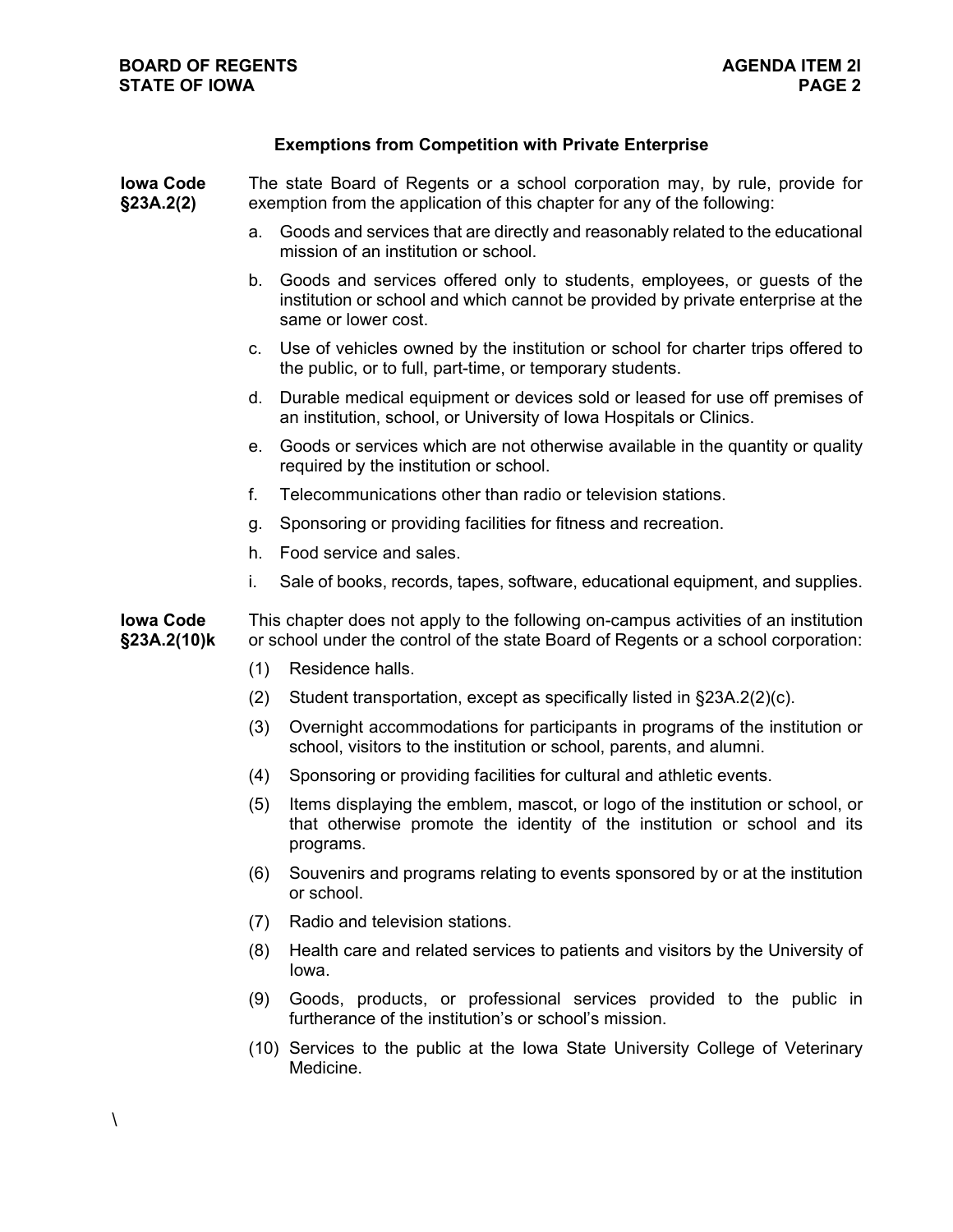# **Analysis:**

### **UNIVERSITY OF IOWA**

#### DEPARTMENT OF HEALTH AND HUMAN PHYSIOLOGY (DHHP)

DHHP submitted a proposal to offer additional fee-for-service health testing through its Community Outreach Lab (COL). The lab is housed in the Field House on SUI's campus.

The proposed testing is a "functional exercise test" utilizing a treadmill or stationary cycle ergometer, which is increased in speed, incline, or workload every two to three minutes until the participant reaches a point of physical exhaustion. The goal of the test is for the participant to reach maximal or volitional fatigue within 8-12 minutes for an accurate test.

Information collected during and following the test include heart rate, blood pressure, oxygen consumption and carbon dioxide expiration, subjective rating of perceived exertion (RPE) and ECG patterns. A software program uses this data to estimate oxygen consumption and to calculate the participant's aerobic level of fitness, also known as "VO2 Max".

This test will only be offered to adults identified as having a low to moderate risk for cardiovascular disease as determined by established American College of Sports Medicine (ACSM) criteria, which includes males under the age of 40 and females under the age of 50, all who report no history of cardiopulmonary disease.

An approved safety protocol will be used during the testing. This includes a written protocol, a portable defibrillator just outside the lab, and CPR/AED training of all students and staff. Men over the age of 40 and women over the age of 50 will not be denied the testing but must have a physician present for all tests per ACSM/American Heart Association recommendations.

This testing is popular among athletes, fitness enthusiasts, and individuals working in laborintensive jobs who are injured and need to complete return-to-work tests, such as police officers and firefighters. Initially, DHPP proposes to provide body composition testing primarily for the campus community and potentially as requested by employers in the area.

This service, which is a support service for fitness, will also meet a demand for the campus and the community that is not otherwise available. An assessment of the local area found that cardiorespiratory fitness testing is only performed at the Cardiovascular Rehabilitation Program at UIHC and the Pulmonary and Exercise Physiology Lab in SUI's Institute for Clinical and Translational Science Clinical Research Unit. These tests are strictly for research and diagnostic purposes and are not available to members of the campus community.

DHHP is not aware of any private businesses or organizations that offer this service.

The Committee on Competition with Private Enterprise and Community Concerns met with representatives of DHHP to discuss the proposal. The Committee's recommendation to the Senior Vice President was to allow DHHP to move forward to provide the fee-for-service health testing service through its COL.

The recommendation included the understanding that should DHHP wish to add additional fee-forservice health testing services, they were to contact the Committee to discuss potential competition with private enterprise concerns. Rod Lehnertz, Senior Vice President, concurred with the Committee's recommendation.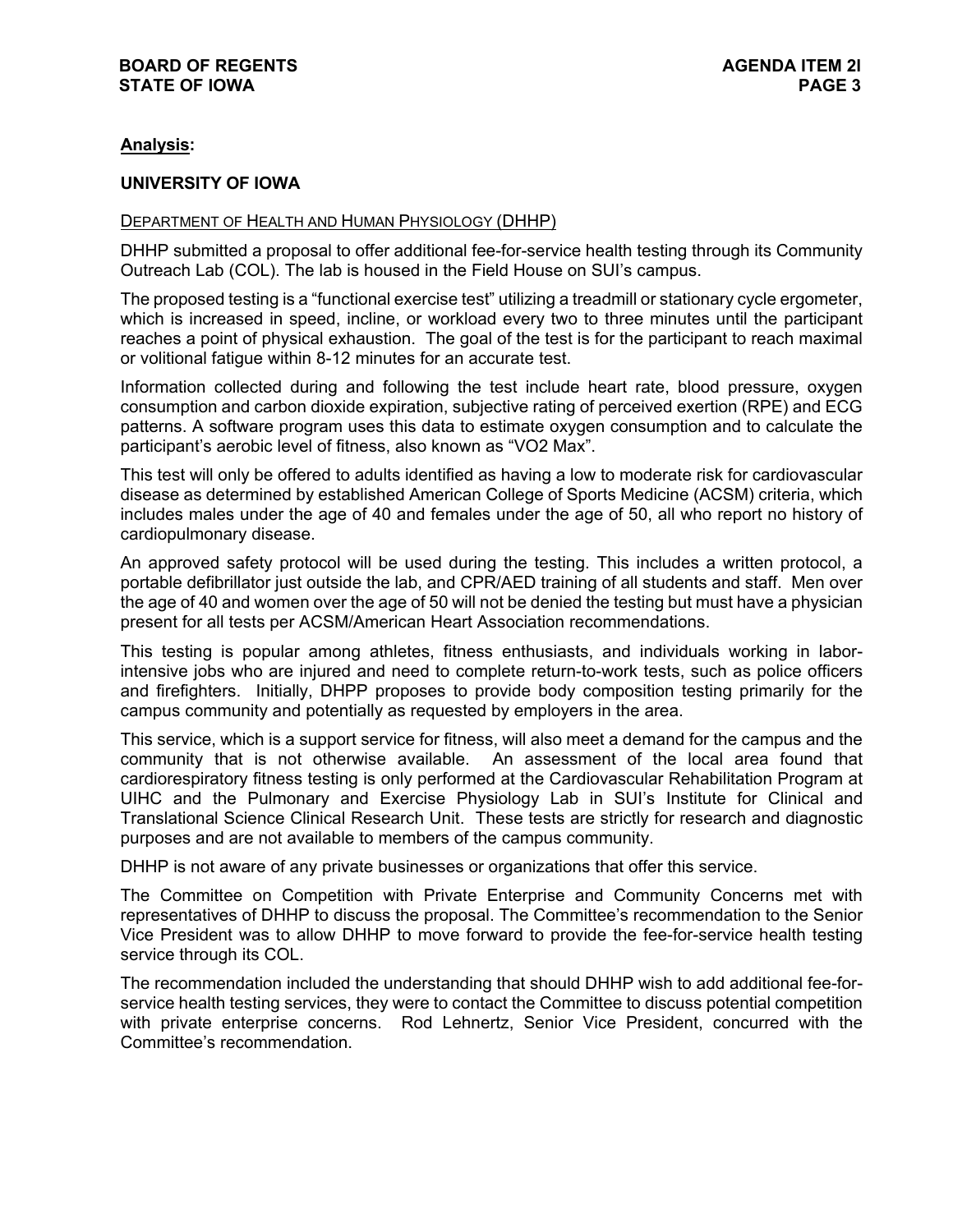## **BOARD OF REGENTS AGENDA ITEM 2l STATE OF IOWA**

# **IOWA STATE UNIVERSITY**

- 1. Ag & Biosystems Engineering Machinery Testing Facility
- 2. Animal Science Dong Ahn Lab
- 3. Animal Science Karl Kerns Lab
- 4. Apparel, Events and Hospitality Management Café
- 5. Apparel, Events and Hospitality Management Retail Store
- 6. Carrie Chapman Catt Center for Women and Politics
- 7. Center for Statistics and Applications in Forensic Evidence
- 8. College of Ag and Life Sciences Enviratron Facility
- 9. College of Ag and Life Sciences Apiary
- 10. College of Veterinary Medicine BSL3 Lab
- 11. Cryo-Electron Microscopy Facility
- 12. Food Science & Human Nutrition Fortes-Da-Silva
- 13. Food Science & Human Nutrition Mellata Lab
- 14. Food Science & Human Nutrition Watrelot Lab
- 15. Food Science & Human Nutrition/Midwest Grape and Wine Industry Institute Research Winery
- 16. Microelectronics Research Center Photonic Services
- 17. Recreation Services
- 18. Veterinary Microbiology & Preventive Medicine McGill Lab

### AG & BIOSYSTEMS ENGINEERING (ABE) MACHINERY TESTING FACILITY

ABE requested approval to provide services to manufacturers seeking the unique set of testing expertise and equipment acquired in support of ABE's teaching and research programs. Services include performance testing of agricultural and other off-highway vehicles and attachments using the off-highway vehicle chassis dynamometer. Wear testing of ground-engaging tillage tools will also be provided.

The facility is located at ISU's Ag Engineering and Agronomy Research Farm and includes the following: (1) Soil-Machine Dynamics Laboratory; (2) Off-highway Vehicle Chassis Dynamometer Laboratory; and (3) Single Tire Tester Equipment.

The Competition with the Private Sector Review Committee reviewed the request and determined the activity is an integral part of the institution's educational, research, and public service functions, provides an integral service that is not reasonably available in the community, and is important to maintaining the quality of the institution.

The Committee approved the request.

### ANIMAL SCIENCE – DONG AHN LAB (DAL)

DAL requested approval to sell chemical analyses of volatile compounds in food and environmental samples and the compounds' impact on the quality, composition, taste, storage, etc. of meat, poultry, and eggs.

Other ISU researchers are the primary users of these services, but a few industry contacts have requested the ability to acquire these services as well.

The Competition with the Private Sector Review Committee reviewed the request and determined the activity is an integral part of the institution's educational and research activities and provides an integral good or service that is not reasonably available in the community.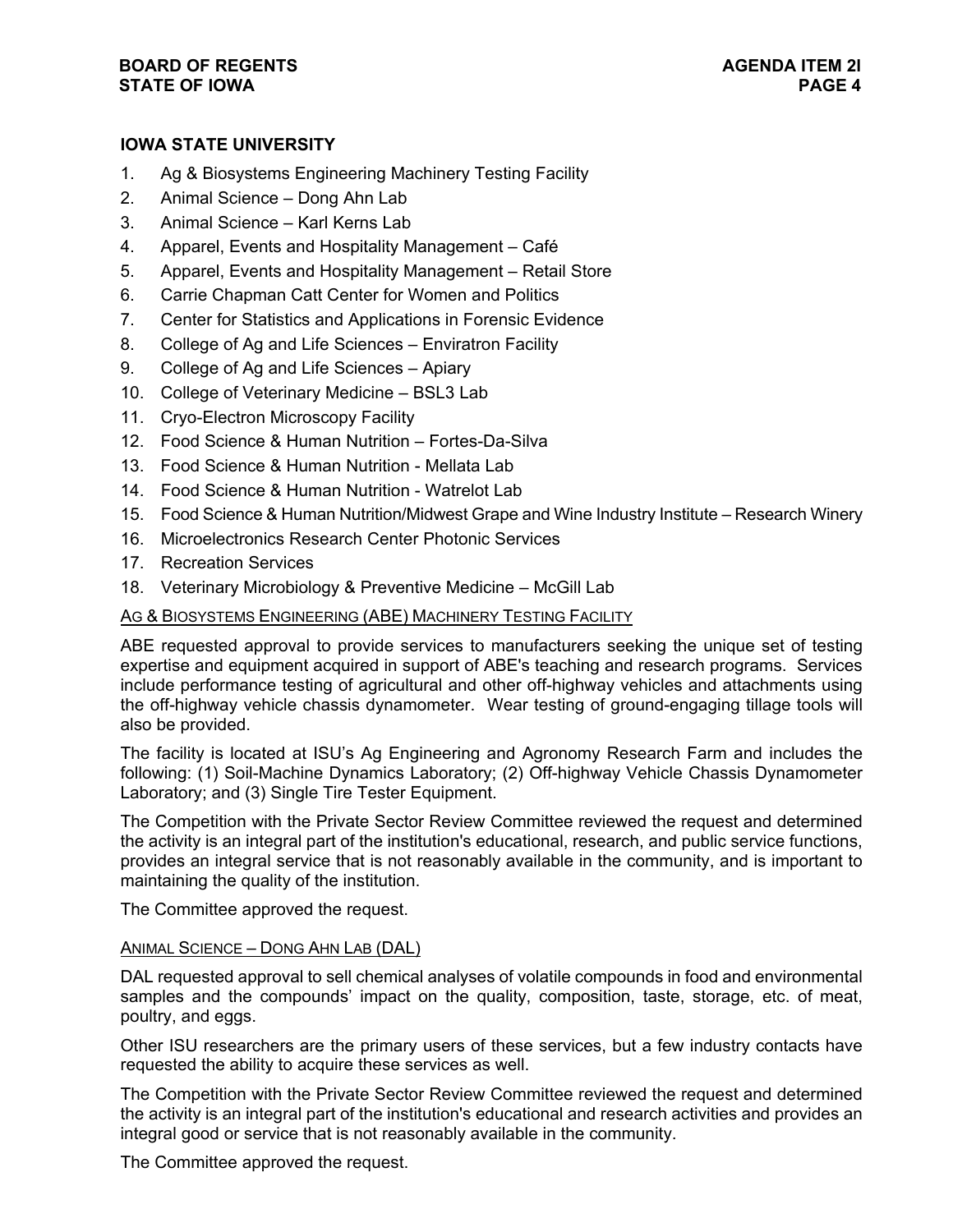### ANIMAL SCIENCE – KARL KERNS LAB (KKL)

KKL requested approval to provide bull and other livestock fertility (sperm) and andrology (diseases and conditions specific to male species) analysis to livestock producers and veterinarians.

High throughput, single cell phenomics will be conducted utilizing image-based flow cytometry. Services may expand to avian and aquaculture species longer term. There are no private-sector sellers that offer high-throughput, single cell bioimage phenomics with a focus on livestock sperm analysis, especially with focus on fertility prediction.

The Competition with the Private Sector Review Committee reviewed the request and determined the activity is an integral part of the institution's educational and research activities and provides an integral good or service that is not reasonably available in the community.

The Committee approved the request.

### APPAREL, EVENTS AND HOSPITALITY MANAGEMENT (AEHM) - CAFÉ

AEHM requested approval to operate a student-run café in the new Student Innovation Center. The café will tie in to the AEHM curriculum (HSPM 170, 270, and 470) and provide students with real-world experiences through the merchandising and retailing of food and beverage items.

The Competition with the Private Sector Review Committee reviewed the request and concluded the activity is an integral part of the institution's education functions and activities. Additionally, the food services and sales are located on campus and will be initiated and maintained primarily for the benefit of students, faculty, staff, and guests of the institution.

The Committee approved the request.

### APPAREL, EVENTS AND HOSPITALITY MANAGEMENT (AEHM) – RETAIL STORE

AEHM requested approval to operate a student-run retail store in the new Student Innovation Center. The store will tie in to AEHM curriculum (AMD 275 & 377; AESHM 342 & 474; AMD 475; new entrepreneurial studio course) and provide students with real-world experiences through the merchandising and retailing of products in the store.

The Competition with the Private Sector Review Committee reviewed the request and concluded the activity is an integral part of the institution's education functions and activities. Additionally, the items offered will be a limited and specialized array of goods offered only to students, employees, or guests of the institution.

The Committee approved the request.

#### CARRIE CHAPMAN CATT CENTER FOR WOMEN AND POLITICS (CCCCWP)

CCCCW requested approval to offer a traveling display to public entities such as museums, schools, and public libraries as part of the state's commemoration of the 19th Amendment. The display features six African American suffragists from Iowa who worked for suffrage and civil rights. The primary purpose of the exhibit is to educate Iowans of all ages about the role African American women played in the suffrage movement in Iowa.

The Competition with the Private Sector Review Committee reviewed the request and determined the activity is an integral part of the institution's educational, research, and public service activities and provides an integral good or service that is not reasonably available in the community.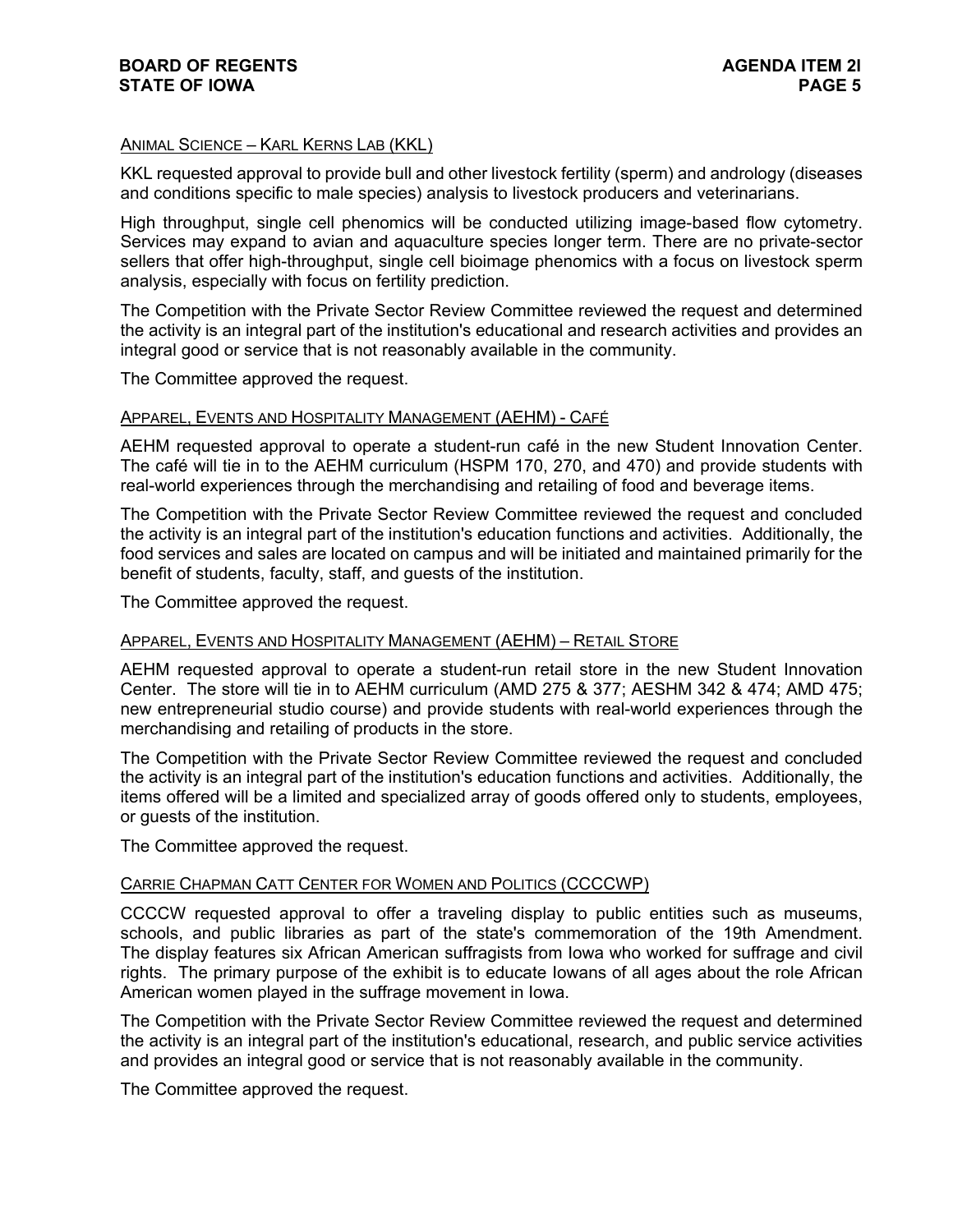### CENTER FOR STATISTICS AND APPLICATIONS IN FORENSIC EVIDENCE (CSAFE)

CSAFE requested approval to offer a continuing education statistics course designed for forensic practitioners. The course prepares practitioners for a career in the forensic sciences by addressing the core concepts related to probability, statistics, and their application to today's forensics issues. The program is an integral service for forensic practitioners who work in crime labs and is not reasonably available in the forensic science community. In July 2020, the Texas Forensic Science Commission requested this service from CSAFE. This class was previously taught annually by Dr. Cliff Spiegelman, a distinguished professor at Texas A&M. He passed away in 2020 and Texas A&M will not be continuing the course.

The Competition with the Private Sector Review Committee reviewed the request and determined the activity is an integral part of the institution's educational and public service activities and provides an integral good or service that is not reasonably available.

The Committee approved the request.

#### COLLEGE OF AGRICULTURE AND LIFE SCIENCES - ENVIRATRON FACILITY

The Enviratron Facility requested approval to provide clients fee-for-service access to conduct climate change experiments in the Enviratron Facility, a unique, one-of-a-kind facility for robotic imaging of plants that are growing under different environmental conditions during an experiment.

Located at ISU's Field Extension Education Laboratory, the facility will assist clients with experimental design and setup; the resulting image data and other data related to the experiments will be provided to the client/user. The primary purpose is to support ISU research and training. External sales are expected to be relatively minor.

The Competition with the Private Sector Review Committee reviewed the request and determined the activity provides an integral good or service that is not reasonably available in the community.

The Committee approved the request.

#### COLLEGE OF AGRICULTURE AND LIFE SCIENCES (CALS) – APIARY

The CALS Apiary requested approval to sell honey. The Apiary was started in 2020 at the ISU Horticulture Station north of Ames. The Apiary is a research/extension/teaching/production enterprise that will be involved in all aspects of beekeeping, honey production, and honey marketing and sales.

The Apiary is used in an experimental course across multiple departments/colleges and has potential to serve as a teaching and demonstration space for ISU Extension and Outreach activities.

ISU Dining Services is interested in purchasing honey for use in their food production. Other sales anticipated include the ISU Alumni Association, ISU Book Store, or directly to ISU staff and students through the ISU Horticulture Station. All proceeds will offset program costs. Food safety plans, arranged in consultation with ISU food scientists, are in place.

The Competition with the Private Sector Review Committee reviewed the request and determined the activity is an integral part of the institution's educational, research, and public service activities.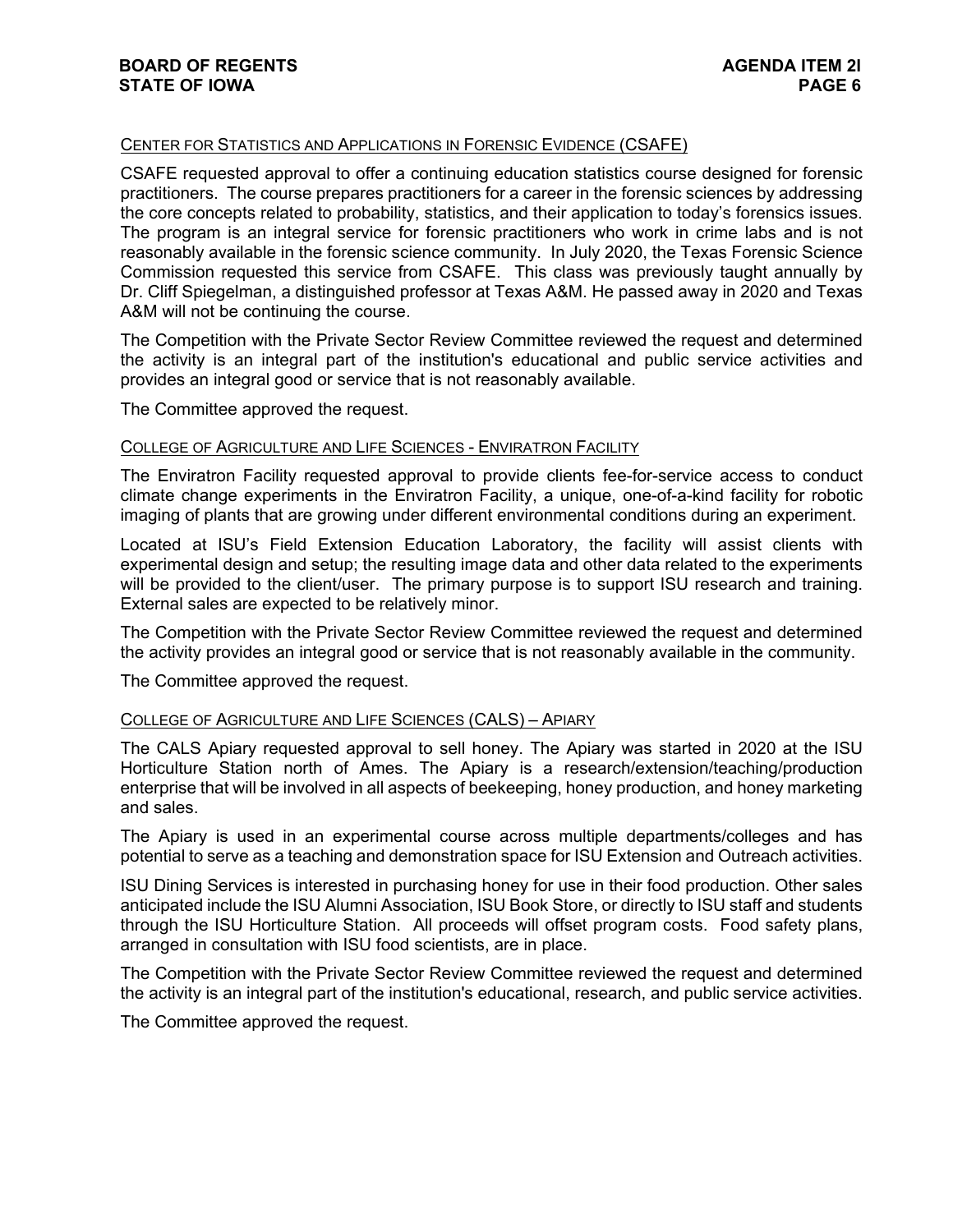### COLLEGE OF VETERINARY MEDICINE – BSL3 LAB

The BSL3 Lab requested approval to sell research services related to SARS\_CoV2 (the causative agent of COVID-19), specifically research of inactivated viral products and viral testing services for antiviral efficacy. Intended clients are those who lack access to other BSL3 (biosafety level 3) laboratories.

The Competition with the Private Sector Review Committee reviewed the request and determined the activity is an integral part of the institution's educational, research, and public service activities and provides an integral good or service that is not reasonably available in the community. Only two other BSL3 labs exist in Iowa (The University of Iowa Laboratories and USDA National Veterinary Services Laboratories), neither of which is privately owned.

The Committee approved the request.

### CRYO-ELECTRON MICROSCOPY FACILITY (CEMF)

CEMF requested approval to provide training, resources, and education in the cryo-electron microscopy field. The facility will support research infrastructure and interdisciplinary research in structural biology in basic and health sciences.

While the primary purpose is to serve the ISU community (SIU faculty, staff, and students), the facility may have minimal external sales. There are no known private companies in Iowa that offer cryo-electron microscopy services; there are two companies in the US (California and New York) and one in Germany.

The Competition with the Private Sector Review Committee reviewed the request and determined the activity is an integral part of the institution's educational, research, and public service activities and provides an integral good or service that is not reasonably available in the community.

The Committee approved the request.

#### FOOD SCIENCE & HUMAN NUTRITION – PAULO FORTES-DA-SILVA

Paulo Fortes-Da-Silva requested approval to sell testing, analysis, and reporting services on per- and poly-fluorinated alkyl substances (PFAS) in materials (mainly used for food packaging) to food packaging researchers and manufacturers. PFAS is a group of man-made chemicals persistent in the environment and the human body that do not break down and can accumulate over time. There is evidence that exposure to PFAS can lead to adverse human health effects.

The Competition with the Private Sector Review Committee reviewed the request and determined the activity is an integral part of the institution's educational, research, and public service activities and provides an integral good or service that is not reasonably available in the community.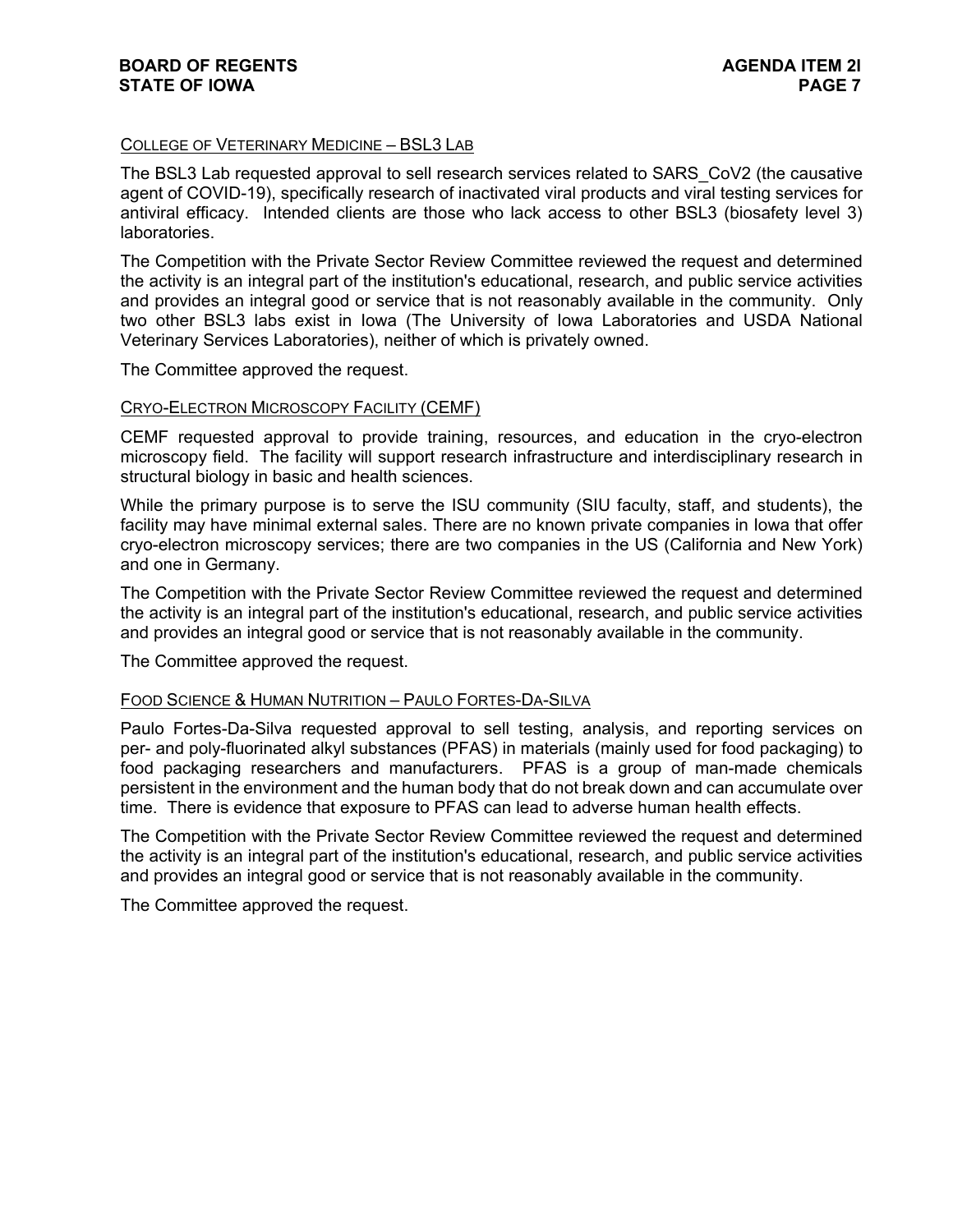### FOOD SCIENCE & HUMAN NUTRITION - MELLATA LAB

Mellata Lab requested approval to provide testing services using specialized equipment (microaerophilic chamber) to grow fastidious bacteria (bacteria that grow only in certain conditions) in a controlled environment to industry clients.

The particular bacteria do not tolerate high levels of oxygen, requiring the Mallatta Lab's expertise and facilities to grow and maintain them. Anticipated clients are scientists from ISU and other research institutions as well as industry companies who need a controlled environment to grow or study fastidious bacteria. Clients using the lab's services will pay a cost-recovery fee for staff time and machine consumables.

The Competition with the Private Sector Review Committee reviewed the request and determined the activity is an integral part of the institution's educational and research activities and provides an integral good or service that is not reasonably available in the community.

The Committee approved the request.

#### FOOD SCIENCE & HUMAN NUTRITION - WATRELOT LAB

The Watrelot Lab requested approval to sell chemical analyses (particularly polyphenol characterization), data analysis, and associated reporting on grapes, fruits, and wine.

Polyphenol characterization has research implications in winemaking, which is a growing industry in the Midwest. This work primarily will be in cooperation with the Midwest Grape and Wine Industry Institute, Iowa State University Extension, and other research collaborators.

The Competition with the Private Sector Review Committee reviewed the request and determined the activity is an integral part of the institution's educational, research, and public service activities and provides an integral good or service that is not reasonably available in the community.

The Committee approved the request.

#### FOOD SCIENCE & HUMAN NUTRITION/MIDWEST GRAPE & WINE INDUSTRY INSTITUTE - RESEARCH WINERY

ISU requested approval to open a research winery. Wine production in the Research Winery (RW) will be focused on research and testing of new grape varieties, fermentation approaches, wine production methodology and other technologies. The overall goal of the RW is to advance the understanding of grape varieties available in the Midwest for wine production and creative approaches to enhance wine quality.

The RW will host workshops and training courses, teach students wine making skills, and conduct wine and grape production research. Limited sales are anticipated and will help recover production costs. The amount of wine sold will be substantially less than commercial wine producers due to the equipment's small capacity and the winery's focus on innovative production testing.

ISU expects wine sales to be limited to mainly within the ISU community, perhaps as a special offering to alumni, or for special occasions. There is no intent to produce wine at a capacity that would compete with the local wine industry.

The Competition with the Private Sector Review Committee reviewed the request and determined the activity is an integral part of the institution's educational, research, and public service activities.